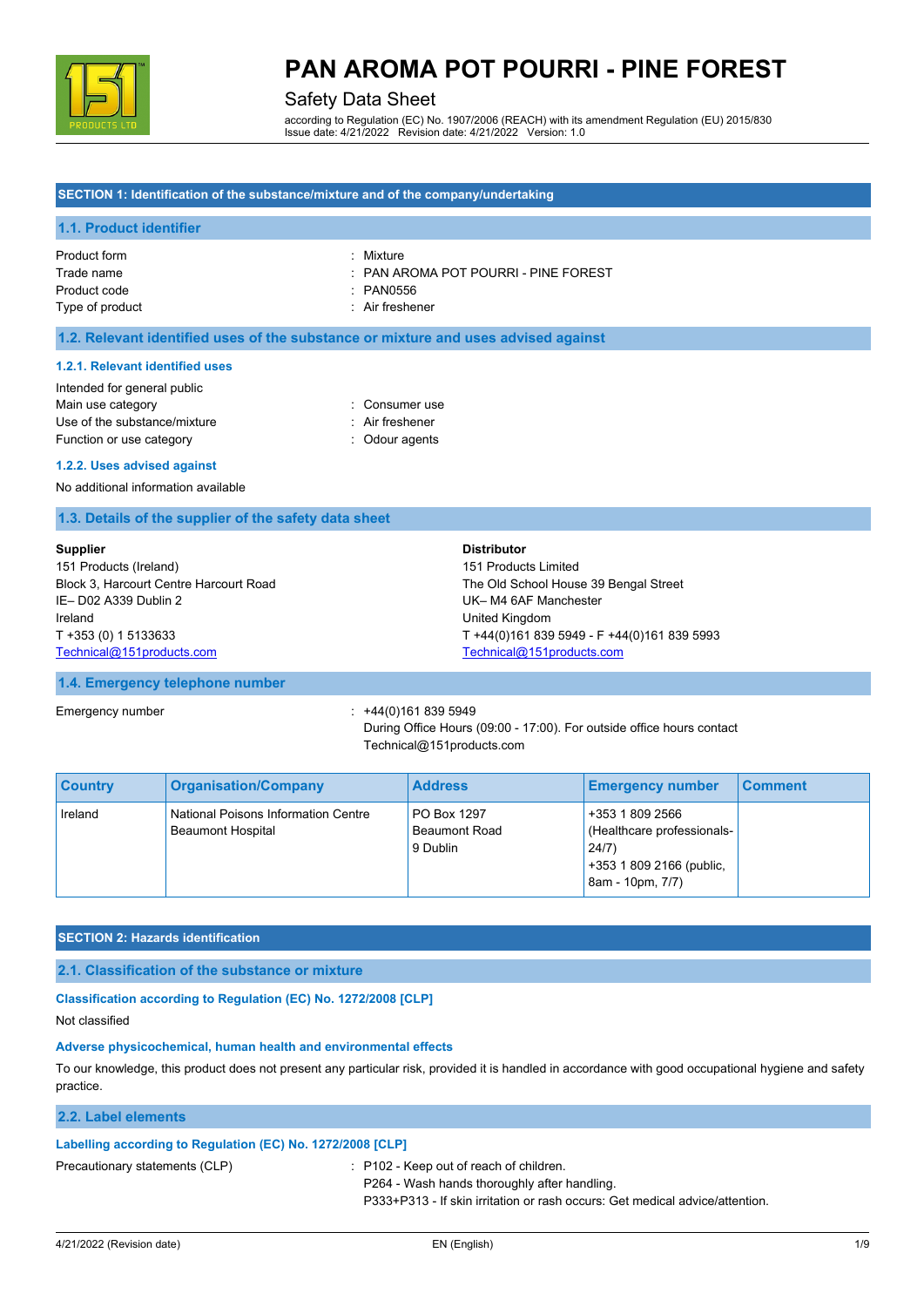### Safety Data Sheet

according to Regulation (EC) No. 1907/2006 (REACH) with its amendment Regulation (EU) 2015/830

EUH-statements : EUH208 - Contains (R)-p-mentha-1,8-diene; d-limonene(5989-27-5), CINNAMAL(104-55-2), LINALOOL(78-70-6), EUGENOL(97-53-0), LINALYL ACETATE(115-95-7). May produce an allergic reaction.

### **2.3. Other hazards**

Contains no PBT/vPvB substances ≥ 0.1% assessed in accordance with REACH Annex XIII

#### **SECTION 3: Composition/information on ingredients**

#### **3.1. Substances**

### Not applicable

#### **3.2. Mixtures**

| <b>Name</b>                        | <b>Product identifier</b>                                             | $\frac{9}{6}$ | <b>Classification according to</b><br><b>Regulation (EC) No. 1272/2008</b><br>[CLP]                                       |
|------------------------------------|-----------------------------------------------------------------------|---------------|---------------------------------------------------------------------------------------------------------------------------|
| <b>LINALYL ACETATE</b>             | CAS-No.: 115-95-7<br>EC-No.: 204-116-4                                | $0.05 - 0.25$ | Skin Irrit. 2, H315<br>Eye Irrit. 2, H319<br>Skin Sens. 1B, H317                                                          |
| (R)-p-mentha-1,8-diene; d-limonene | CAS-No.: 5989-27-5<br>EC-No.: 227-813-5<br>EC Index-No.: 601-029-00-7 | < 1           | Flam. Liq. 3, H226<br>Skin Irrit. 2, H315<br>Skin Sens. 1, H317<br>Aquatic Acute 1, H400<br>Aquatic Chronic 1, H410       |
| <b>CINNAMAL</b>                    | CAS-No.: 104-55-2<br>EC-No.: 203-213-9                                | < 1           | Acute Tox. 4 (Dermal), H312<br>Skin Irrit. 2, H315<br>Eye Irrit. 2, H319<br>Skin Sens. 1, H317<br>Aquatic Chronic 2, H411 |
| <b>LINALOOL</b>                    | CAS-No.: 78-70-6<br>EC-No.: 201-134-4                                 | < 1           | Skin Sens. 1B, H317                                                                                                       |
| <b>EUGENOL</b>                     | CAS-No.: 97-53-0<br>EC-No.: 202-589-1                                 | < 1           | Eye Irrit. 2, H319<br>Skin Sens. 1B, H317                                                                                 |

Full text of H- and EUH-statements: see section 16

| <b>SECTION 4: First aid measures</b>                                                                                                                       |                                                                                                                                                                                                             |  |
|------------------------------------------------------------------------------------------------------------------------------------------------------------|-------------------------------------------------------------------------------------------------------------------------------------------------------------------------------------------------------------|--|
| 4.1. Description of first aid measures                                                                                                                     |                                                                                                                                                                                                             |  |
| First-aid measures after inhalation<br>First-aid measures after skin contact<br>First-aid measures after eye contact<br>First-aid measures after ingestion | : Remove person to fresh air and keep comfortable for breathing.<br>: Wash skin with plenty of water.<br>: Rinse eyes with water as a precaution.<br>: Call a poison center or a doctor if you feel unwell. |  |
| 4.2. Most important symptoms and effects, both acute and delayed                                                                                           |                                                                                                                                                                                                             |  |
| No additional information available                                                                                                                        |                                                                                                                                                                                                             |  |
| 4.3. Indication of any immediate medical attention and special treatment needed                                                                            |                                                                                                                                                                                                             |  |
| Treat symptomatically.                                                                                                                                     |                                                                                                                                                                                                             |  |

# **SECTION 5: Firefighting measures 5.1. Extinguishing media** Suitable extinguishing media **interpretent of the Community Community** Mater spray. Dry powder. Foam.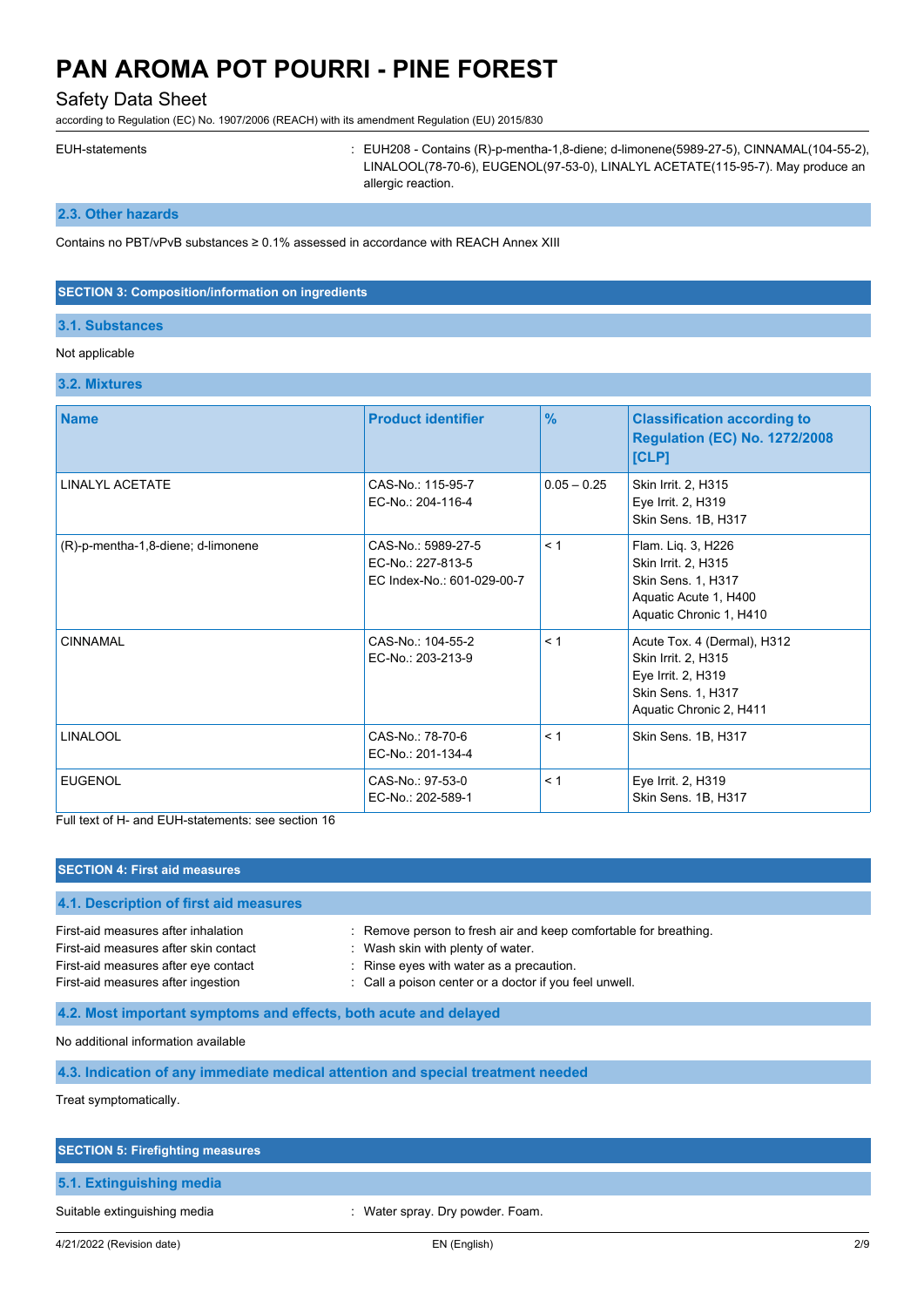## Safety Data Sheet

according to Regulation (EC) No. 1907/2006 (REACH) with its amendment Regulation (EU) 2015/830

| 5.2. Special hazards arising from the substance or mixture                         |                                                                                                                                             |  |
|------------------------------------------------------------------------------------|---------------------------------------------------------------------------------------------------------------------------------------------|--|
| Hazardous decomposition products in case of fire<br>: Toxic fumes may be released. |                                                                                                                                             |  |
| 5.3. Advice for firefighters                                                       |                                                                                                                                             |  |
| Protection during firefighting                                                     | : Do not attempt to take action without suitable protective equipment. Self-contained<br>breathing apparatus. Complete protective clothing. |  |

| <b>SECTION 6: Accidental release measures</b>                            |                                                                                                                                                                |  |
|--------------------------------------------------------------------------|----------------------------------------------------------------------------------------------------------------------------------------------------------------|--|
| 6.1. Personal precautions, protective equipment and emergency procedures |                                                                                                                                                                |  |
| 6.1.1. For non-emergency personnel                                       |                                                                                                                                                                |  |
| <b>Emergency procedures</b>                                              | : Ventilate spillage area.                                                                                                                                     |  |
| 6.1.2. For emergency responders                                          |                                                                                                                                                                |  |
| Protective equipment                                                     | : Do not attempt to take action without suitable protective equipment. For further information<br>refer to section 8: "Exposure controls/personal protection". |  |
| <b>6.2. Environmental precautions</b>                                    |                                                                                                                                                                |  |
| Avoid release to the environment.                                        |                                                                                                                                                                |  |
| 6.3. Methods and material for containment and cleaning up                |                                                                                                                                                                |  |
| Methods for cleaning up<br>Other information                             | : Mechanically recover the product.<br>: Dispose of materials or solid residues at an authorized site.                                                         |  |
| 6.4. Reference to other sections                                         |                                                                                                                                                                |  |

For further information refer to section 13.

| <b>SECTION 7: Handling and storage</b>                            |                                                                                                                                                                                              |  |
|-------------------------------------------------------------------|----------------------------------------------------------------------------------------------------------------------------------------------------------------------------------------------|--|
| 7.1. Precautions for safe handling                                |                                                                                                                                                                                              |  |
| Precautions for safe handling<br>Hygiene measures                 | : Ensure good ventilation of the work station. Wear personal protective equipment.<br>: Do not eat, drink or smoke when using this product. Always wash hands after handling the<br>product. |  |
| 7.2. Conditions for safe storage, including any incompatibilities |                                                                                                                                                                                              |  |
| Storage conditions                                                | Store in a well-ventilated place. Keep cool.                                                                                                                                                 |  |

**7.3. Specific end use(s)**

No additional information available

### **SECTION 8: Exposure controls/personal protection**

**8.1. Control parameters**

**8.1.1 National occupational exposure and biological limit values**

No additional information available

#### **8.1.2. Recommended monitoring procedures**

No additional information available

#### **8.1.3. Air contaminants formed**

No additional information available

#### **8.1.4. DNEL and PNEC**

No additional information available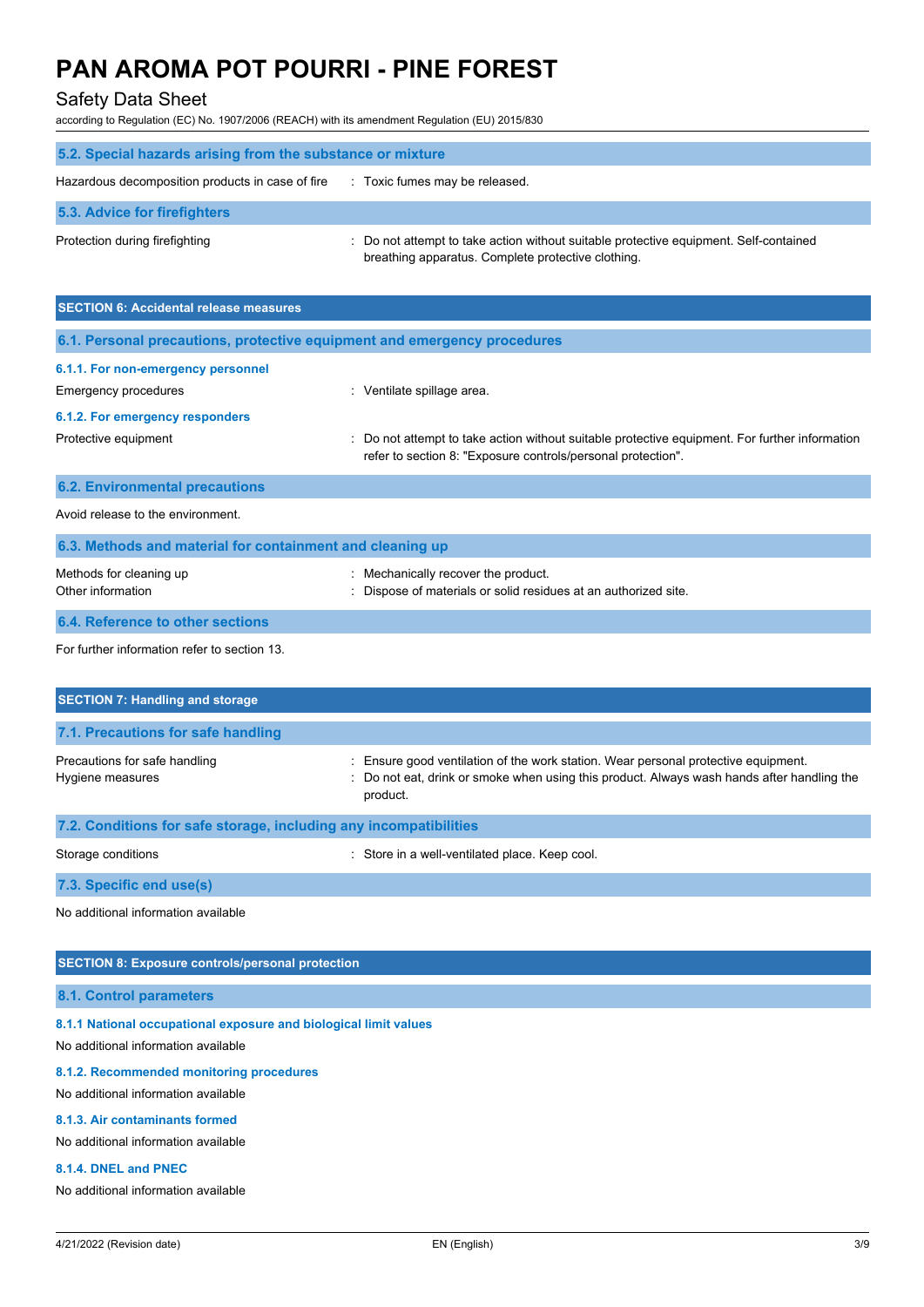### Safety Data Sheet

according to Regulation (EC) No. 1907/2006 (REACH) with its amendment Regulation (EU) 2015/830

#### **8.1.5. Control banding**

No additional information available

#### **8.2. Exposure controls**

#### **8.2.1. Appropriate engineering controls**

#### **Appropriate engineering controls:**

Ensure good ventilation of the work station.

#### **8.2.2. Personal protection equipment**

#### **Personal protective equipment symbol(s):**



#### **8.2.2.1. Eye and face protection**

**Eye protection:** Safety glasses

#### **8.2.2.2. Skin protection**

**Skin and body protection:** Wear suitable protective clothing

**Hand protection:** Protective gloves

**8.2.2.3. Respiratory protection**

#### **Respiratory protection:** In case of insufficient ventilation, wear suitable respiratory equipment

#### **8.2.2.4. Thermal hazards**

No additional information available

**8.2.3. Environmental exposure controls**

### **Environmental exposure controls:**

Avoid release to the environment.

#### **SECTION 9: Physical and chemical properties**

#### **9.1. Information on basic physical and chemical properties**

| Physical state                                  | Solid             |
|-------------------------------------------------|-------------------|
| Colour                                          | Various colours.  |
| Odour                                           | Pleasant.         |
| Odour threshold                                 | No data available |
| рH                                              | No data available |
| Relative evaporation rate (butylacetate=1)      | No data available |
| Melting point                                   | No data available |
| Freezing point                                  | Not applicable    |
| Boiling point                                   | No data available |
| Flash point                                     | Not applicable    |
| Auto-ignition temperature                       | Not applicable    |
| Decomposition temperature                       | No data available |
| Flammability (solid, gas)                       | Non flammable.    |
| Vapour pressure                                 | No data available |
| Relative vapour density at 20 °C                | No data available |
| Relative density                                | No data available |
| Solubility                                      | No data available |
| Partition coefficient n-octanol/water (Log Pow) | No data available |
| Viscosity, kinematic                            | Not applicable    |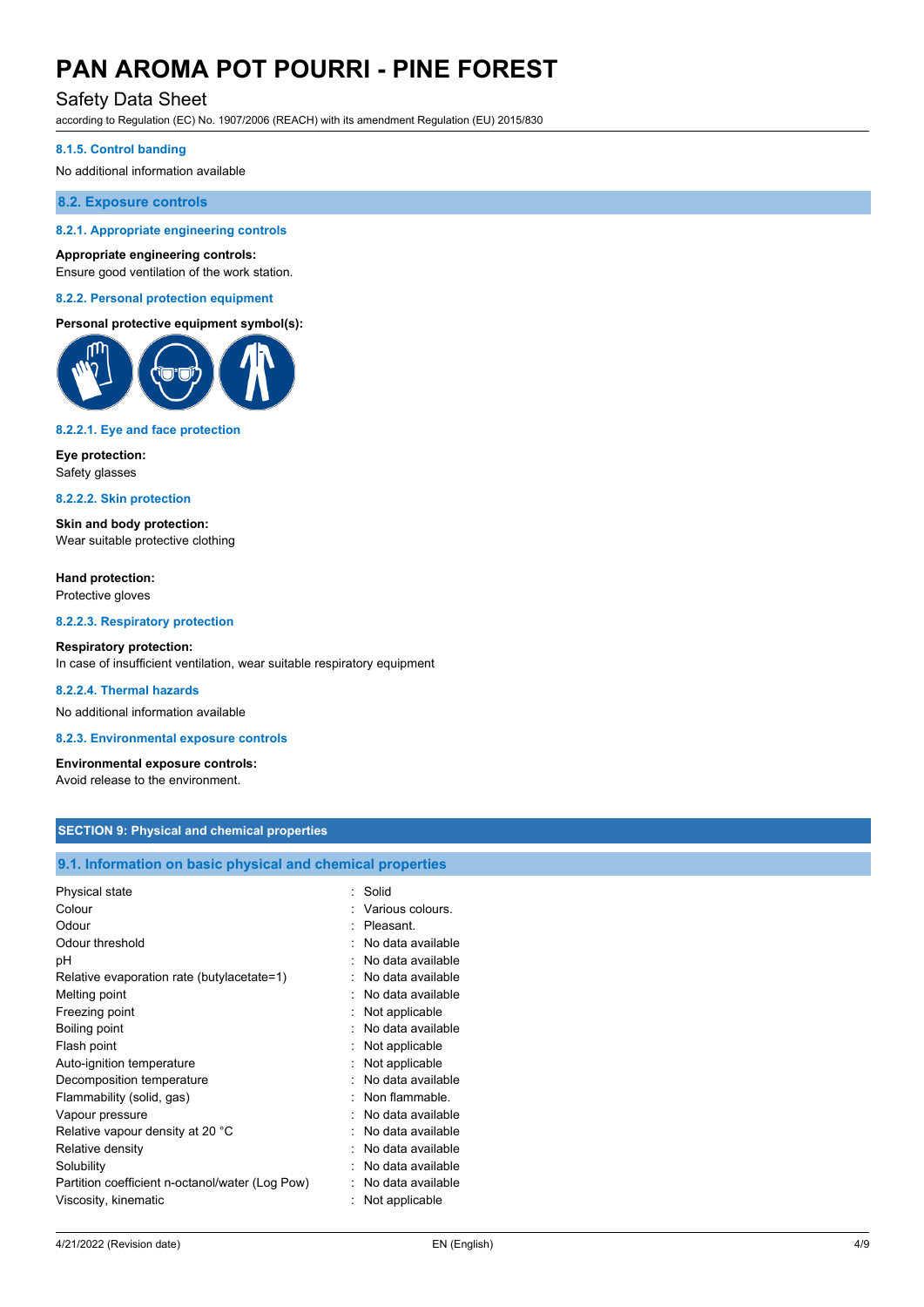### Safety Data Sheet

according to Regulation (EC) No. 1907/2006 (REACH) with its amendment Regulation (EU) 2015/830

| Viscosity, dynamic   | : No data available         |
|----------------------|-----------------------------|
| Explosive properties | : No data available         |
| Oxidising properties | : No data available         |
| Explosive limits     | $\therefore$ Not applicable |
|                      |                             |

**9.2. Other information**

No additional information available

#### **SECTION 10: Stability and reactivity**

#### **10.1. Reactivity**

The product is non-reactive under normal conditions of use, storage and transport.

**10.2. Chemical stability**

Stable under normal conditions.

**10.3. Possibility of hazardous reactions**

No dangerous reactions known under normal conditions of use.

**10.4. Conditions to avoid**

None under recommended storage and handling conditions (see section 7).

**10.5. Incompatible materials**

No additional information available

**10.6. Hazardous decomposition products**

Under normal conditions of storage and use, hazardous decomposition products should not be produced.

| <b>SECTION 11: Toxicological information</b>                                                              |                                                    |  |
|-----------------------------------------------------------------------------------------------------------|----------------------------------------------------|--|
| 11.1 Information on toxicological effects                                                                 |                                                    |  |
| Acute toxicity (oral)<br>$\bullet$<br>Acute toxicity (dermal)<br>Acute toxicity (inhalation)<br>$\bullet$ | Not classified<br>Not classified<br>Not classified |  |
| <b>CINNAMAL (104-55-2)</b>                                                                                |                                                    |  |
| LD50 oral rat                                                                                             | 3350 mg/kg                                         |  |
| LD50 dermal rat                                                                                           | > 2000 mg/kg                                       |  |
| Skin corrosion/irritation                                                                                 | : Not classified                                   |  |
| Serious eye damage/irritation<br>$\sim$                                                                   | Not classified                                     |  |
| Respiratory or skin sensitisation                                                                         | Not classified                                     |  |
| Germ cell mutagenicity                                                                                    | : Not classified                                   |  |
| Carcinogenicity<br>٠.                                                                                     | Not classified                                     |  |
| Reproductive toxicity<br>$\sim$                                                                           | Not classified                                     |  |
| STOT-single exposure                                                                                      | Not classified                                     |  |
| STOT-repeated exposure                                                                                    | Not classified                                     |  |
| Aspiration hazard<br>$\bullet$                                                                            | Not classified                                     |  |
| <b>PAN AROMA POT POURRI - PINE FOREST</b>                                                                 |                                                    |  |
| Viscosity, kinematic                                                                                      | Not applicable                                     |  |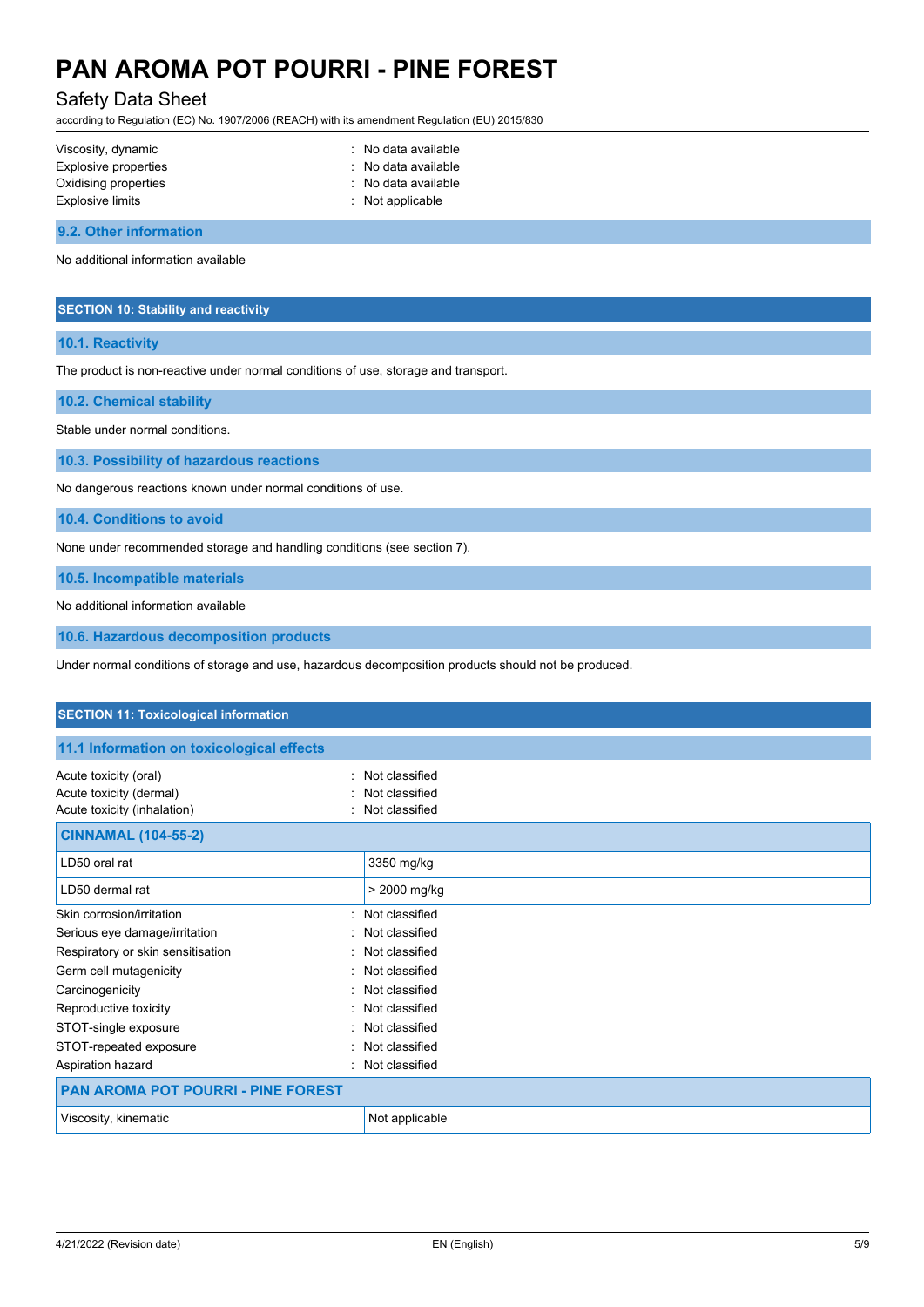## Safety Data Sheet

according to Regulation (EC) No. 1907/2006 (REACH) with its amendment Regulation (EU) 2015/830

| <b>SECTION 12: Ecological information</b>                                                                                                                                  |                                                                                                                                                                    |
|----------------------------------------------------------------------------------------------------------------------------------------------------------------------------|--------------------------------------------------------------------------------------------------------------------------------------------------------------------|
| 12.1. Toxicity                                                                                                                                                             |                                                                                                                                                                    |
| Ecology - general<br>Hazardous to the aquatic environment, short-term<br>(acute)<br>Hazardous to the aquatic environment, long-term<br>(chronic)<br>Not rapidly degradable | : The product is not considered harmful to aquatic organisms nor to cause long-term adverse<br>effects in the environment.<br>: Not classified<br>: Not classified |
| <b>CINNAMAL (104-55-2)</b>                                                                                                                                                 |                                                                                                                                                                    |
| LC50 - Fish [1]                                                                                                                                                            | $> 3.5$ mg/l                                                                                                                                                       |
| 12.2. Persistence and degradability                                                                                                                                        |                                                                                                                                                                    |
| No additional information available                                                                                                                                        |                                                                                                                                                                    |
| 12.3. Bioaccumulative potential                                                                                                                                            |                                                                                                                                                                    |
| No additional information available                                                                                                                                        |                                                                                                                                                                    |
| 12.4. Mobility in soil                                                                                                                                                     |                                                                                                                                                                    |
| No additional information available                                                                                                                                        |                                                                                                                                                                    |
| 12.5. Results of PBT and vPvB assessment                                                                                                                                   |                                                                                                                                                                    |
| No additional information available                                                                                                                                        |                                                                                                                                                                    |
| 12.6. Other adverse effects                                                                                                                                                |                                                                                                                                                                    |
| No additional information available                                                                                                                                        |                                                                                                                                                                    |
| <b>SECTION 13: Disposal considerations</b>                                                                                                                                 |                                                                                                                                                                    |
| 13.1. Waste treatment methods                                                                                                                                              |                                                                                                                                                                    |

Waste treatment methods : Dispose of contents/container in accordance with licensed collector's sorting instructions.

| In accordance with ADR / IMDG / IATA / ADN / RID |                |                |                |                |
|--------------------------------------------------|----------------|----------------|----------------|----------------|
| <b>ADR</b>                                       | <b>IMDG</b>    | <b>IATA</b>    | <b>ADN</b>     | <b>RID</b>     |
| 14.1. UN number                                  |                |                |                |                |
| Not applicable                                   | Not applicable | Not applicable | Not applicable | Not applicable |
| 14.2. UN proper shipping name                    |                |                |                |                |
| Not applicable                                   | Not applicable | Not applicable | Not applicable | Not applicable |
| 14.3. Transport hazard class(es)                 |                |                |                |                |
| Not applicable                                   | Not applicable | Not applicable | Not applicable | Not applicable |
| 14.4. Packing group                              |                |                |                |                |
| Not applicable                                   | Not applicable | Not applicable | Not applicable | Not applicable |
| 14.5. Environmental hazards                      |                |                |                |                |
| Not applicable                                   | Not applicable | Not applicable | Not applicable | Not applicable |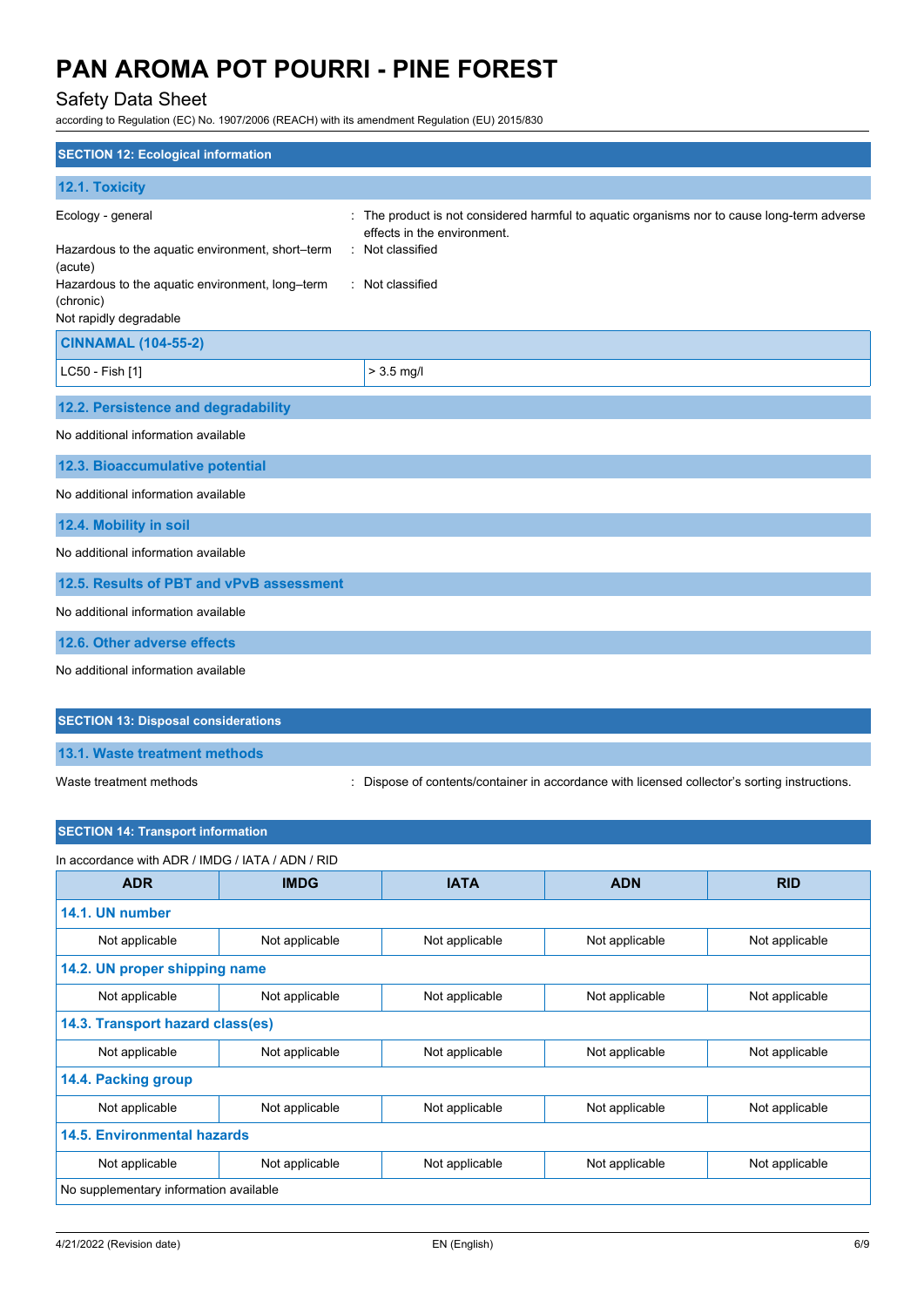### Safety Data Sheet

according to Regulation (EC) No. 1907/2006 (REACH) with its amendment Regulation (EU) 2015/830

**14.6. Special precautions for user**

#### **Overland transport** Not applicable

**Transport by sea** Not applicable

**Air transport** Not applicable

**Inland waterway transport** Not applicable

#### **Rail transport**

Not applicable

#### **14.7. Transport in bulk according to Annex II of Marpol and the IBC Code**

Not applicable

#### **SECTION 15: Regulatory information**

#### **15.1. Safety, health and environmental regulations/legislation specific for the substance or mixture**

#### **15.1.1. EU-Regulations**

Contains no REACH substances with Annex XVII restrictions

Contains no substance on the REACH candidate list

Contains no REACH Annex XIV substances

Contains no substance subject to Regulation (EU) No 649/2012 of the European Parliament and of the Council of 4 July 2012 concerning the export and import of hazardous chemicals.

Contains no substance subject to Regulation (EU) No 2019/1021 of the European Parliament and of the Council of 20 June 2019 on persistent organic pollutants

Contains no substance subject to REGULATION (EU) No 1005/2009 OF THE EUROPEAN PARLIAMENT AND OF THE COUNCIL of 16 September 2009 on substances that deplete the ozone layer.

Contains no substance subject to Regulation (EU) 2019/1148 of the European Parliament and of the Council of 20 June 2019 on the marketing and use of explosives precursors.

Contains no substance subject to Regulation (EC) 273/2004 of the European Parliament and of the Council of 11 February 2004 on the manufacture and the placing on market of certain substances used in the illicit manufacture of narcotic drugs and psychotropic substances.

#### **15.1.2. National regulations**

#### **Germany**

| Employment restrictions                            |  | : Observe restrictions according Act on the Protection of Working Mothers (MuSchG)                      |  |
|----------------------------------------------------|--|---------------------------------------------------------------------------------------------------------|--|
|                                                    |  | Observe restrictions according Act on the Protection of Young People in Employment<br>(JArbSchG)        |  |
| Water hazard class (WGK)                           |  | : WGK 2, Significantly hazardous to water (Classification according to AwSV, Annex 1)                   |  |
| Hazardous Incident Ordinance (12. BImSchV)         |  | : Is not subject of the Hazardous Incident Ordinance (12. BImSchV)                                      |  |
| List of sensitizing substances (TRGS 907)          |  | : Contains sensitizing substances according TRGS 907                                                    |  |
| <b>Netherlands</b>                                 |  |                                                                                                         |  |
| SZW-lijst van kankerverwekkende stoffen            |  | : None of the components are listed                                                                     |  |
| SZW-lijst van mutagene stoffen                     |  | : None of the components are listed                                                                     |  |
| SZW-lijst van reprotoxische stoffen - Borstvoeding |  | None of the components are listed                                                                       |  |
| SZW-lijst van reprotoxische stoffen -              |  | : None of the components are listed                                                                     |  |
| Vruchtbaarheid                                     |  |                                                                                                         |  |
| SZW-lijst van reprotoxische stoffen – Ontwikkeling |  | None of the components are listed                                                                       |  |
| <b>Denmark</b>                                     |  |                                                                                                         |  |
| Danish National Regulations                        |  | Pregnant/breastfeeding women working with the product must not be in direct contact with<br>the product |  |
| <b>Switzerland</b>                                 |  |                                                                                                         |  |
| Storage class (LK)                                 |  | : NG - Non-hazardous                                                                                    |  |
|                                                    |  |                                                                                                         |  |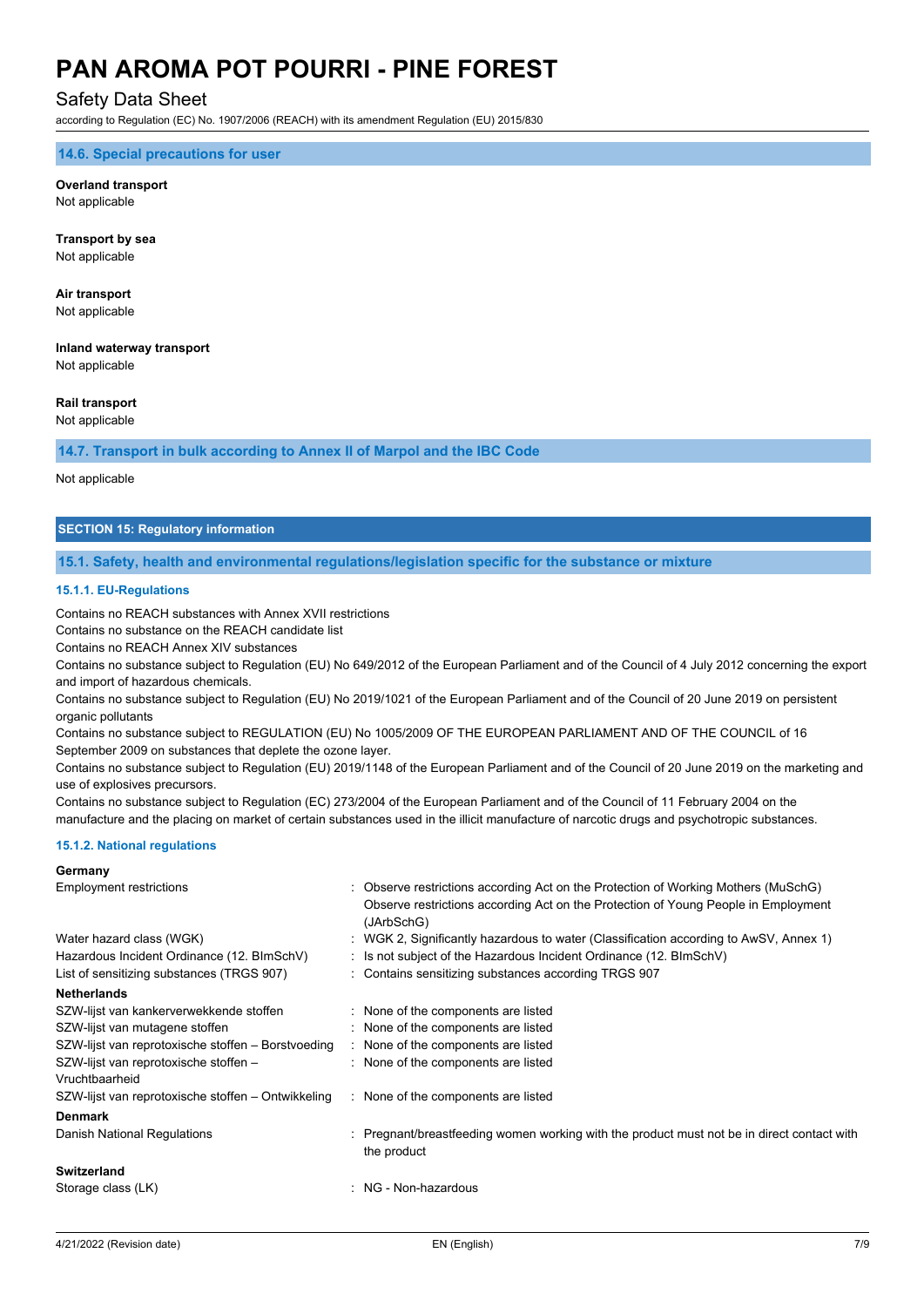## Safety Data Sheet

according to Regulation (EC) No. 1907/2006 (REACH) with its amendment Regulation (EU) 2015/830

## **15.2. Chemical safety assessment**

No chemical safety assessment has been carried out

| <b>SECTION 16: Other information</b> |                                                                                                 |  |  |  |  |
|--------------------------------------|-------------------------------------------------------------------------------------------------|--|--|--|--|
| <b>Abbreviations and acronyms:</b>   |                                                                                                 |  |  |  |  |
| ADN                                  | European Agreement concerning the International Carriage of Dangerous Goods by Inland Waterways |  |  |  |  |
| ADR                                  | European Agreement concerning the International Carriage of Dangerous Goods by Road             |  |  |  |  |
| <b>ATE</b>                           | <b>Acute Toxicity Estimate</b>                                                                  |  |  |  |  |
| <b>BCF</b>                           | <b>Bioconcentration factor</b>                                                                  |  |  |  |  |
| <b>BLV</b>                           | Biological limit value                                                                          |  |  |  |  |
| <b>BOD</b>                           | Biochemical oxygen demand (BOD)                                                                 |  |  |  |  |
| COD                                  | Chemical oxygen demand (COD)                                                                    |  |  |  |  |
| <b>DMEL</b>                          | Derived Minimal Effect level                                                                    |  |  |  |  |
| <b>DNEL</b>                          | Derived-No Effect Level                                                                         |  |  |  |  |
| EC-No.                               | European Community number                                                                       |  |  |  |  |
| <b>EC50</b>                          | Median effective concentration                                                                  |  |  |  |  |
| EN                                   | European Standard                                                                               |  |  |  |  |
| <b>IARC</b>                          | International Agency for Research on Cancer                                                     |  |  |  |  |
| <b>IATA</b>                          | International Air Transport Association                                                         |  |  |  |  |
| <b>IMDG</b>                          | International Maritime Dangerous Goods                                                          |  |  |  |  |
| <b>LC50</b>                          | Median lethal concentration                                                                     |  |  |  |  |
| LD50                                 | Median lethal dose                                                                              |  |  |  |  |
| <b>LOAEL</b>                         | Lowest Observed Adverse Effect Level                                                            |  |  |  |  |
| <b>NOAEC</b>                         | No-Observed Adverse Effect Concentration                                                        |  |  |  |  |
| <b>NOAEL</b>                         | No-Observed Adverse Effect Level                                                                |  |  |  |  |
| <b>NOEC</b>                          | No-Observed Effect Concentration                                                                |  |  |  |  |
| OECD                                 | Organisation for Economic Co-operation and Development                                          |  |  |  |  |
| OEL                                  | Occupational Exposure Limit                                                                     |  |  |  |  |
| PBT                                  | Persistent Bioaccumulative Toxic                                                                |  |  |  |  |
| PNEC                                 | <b>Predicted No-Effect Concentration</b>                                                        |  |  |  |  |
| <b>RID</b>                           | Regulations concerning the International Carriage of Dangerous Goods by Rail                    |  |  |  |  |
| <b>SDS</b>                           | Safety Data Sheet                                                                               |  |  |  |  |
| <b>STP</b>                           | Sewage treatment plant                                                                          |  |  |  |  |
| ThOD                                 | Theoretical oxygen demand (ThOD)                                                                |  |  |  |  |
| <b>TLM</b>                           | Median Tolerance Limit                                                                          |  |  |  |  |
| VOC                                  | Volatile Organic Compounds                                                                      |  |  |  |  |
| CAS-No.                              | Chemical Abstract Service number                                                                |  |  |  |  |
| N.O.S.                               | Not Otherwise Specified                                                                         |  |  |  |  |
| vPvB                                 | Very Persistent and Very Bioaccumulative                                                        |  |  |  |  |
| ED                                   | Endocrine disrupting properties                                                                 |  |  |  |  |
|                                      |                                                                                                 |  |  |  |  |